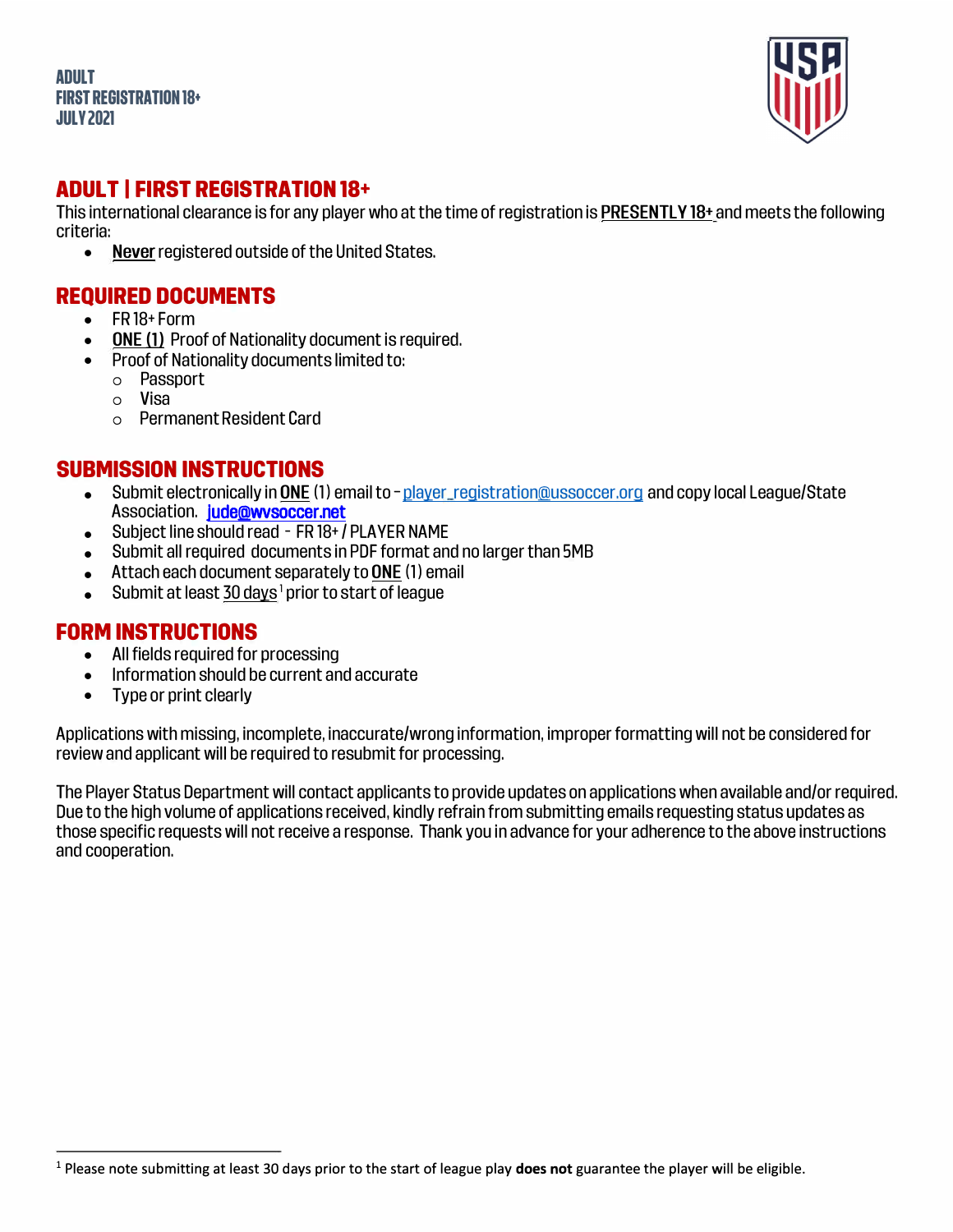

## **BIOGRAPHICAL INFORMATION - PLAYER**

| <b>INFORMATION REQUIRED</b>         | <b>INFORMATION SUBMITTED</b> |                                |              |                           |          |  |
|-------------------------------------|------------------------------|--------------------------------|--------------|---------------------------|----------|--|
| Player Name                         | <b>LAST</b>                  | <b>FIRST</b>                   |              | <b>MIDDLE</b>             |          |  |
| Player Date of Birth                | <b>MM</b>                    | DD                             |              | <b>YYYY</b>               |          |  |
| Player Country of Birth             |                              |                                |              |                           |          |  |
| Player Country of<br>Citizenship(s) |                              |                                |              |                           |          |  |
| <b>Player Gender</b>                | <b>MALE</b>                  | <b>FEMALE</b>                  |              | $\boldsymbol{\mathsf{X}}$ |          |  |
| <b>Current U.S. Address</b>         | <b>STREET</b>                | <b>CITY</b>                    | <b>STATE</b> |                           | ZIP CODE |  |
| Player Email address                |                              | <b>Primary Phone</b><br>number |              |                           |          |  |

# **CLUB/LEAGUE/TEAM INFORMATION**

| <b>INFORMATION REQUIRED</b>                            | <b>INFORMATION SUBMITTED</b> |           |                |             |  |
|--------------------------------------------------------|------------------------------|-----------|----------------|-------------|--|
| Date of Player registration<br>(with club/league/team) | MМ                           | <b>DD</b> |                | <b>YYYY</b> |  |
| Type of soccer                                         |                              |           | Eleven-a-side  |             |  |
| <b>Club Name</b>                                       |                              |           |                |             |  |
| <b>Club Status (circle one)</b>                        | <b>PROFESSIONAL</b>          |           | <b>AMATEUR</b> |             |  |
| Club Gender (circle one)                               | <b>MALE</b>                  |           | <b>FEMALE</b>  |             |  |
| <b>Club Primary email</b>                              |                              |           |                |             |  |
| Club Primary phone number                              |                              |           |                |             |  |
| League                                                 |                              |           |                |             |  |
| <b>State Association</b>                               |                              |           |                |             |  |